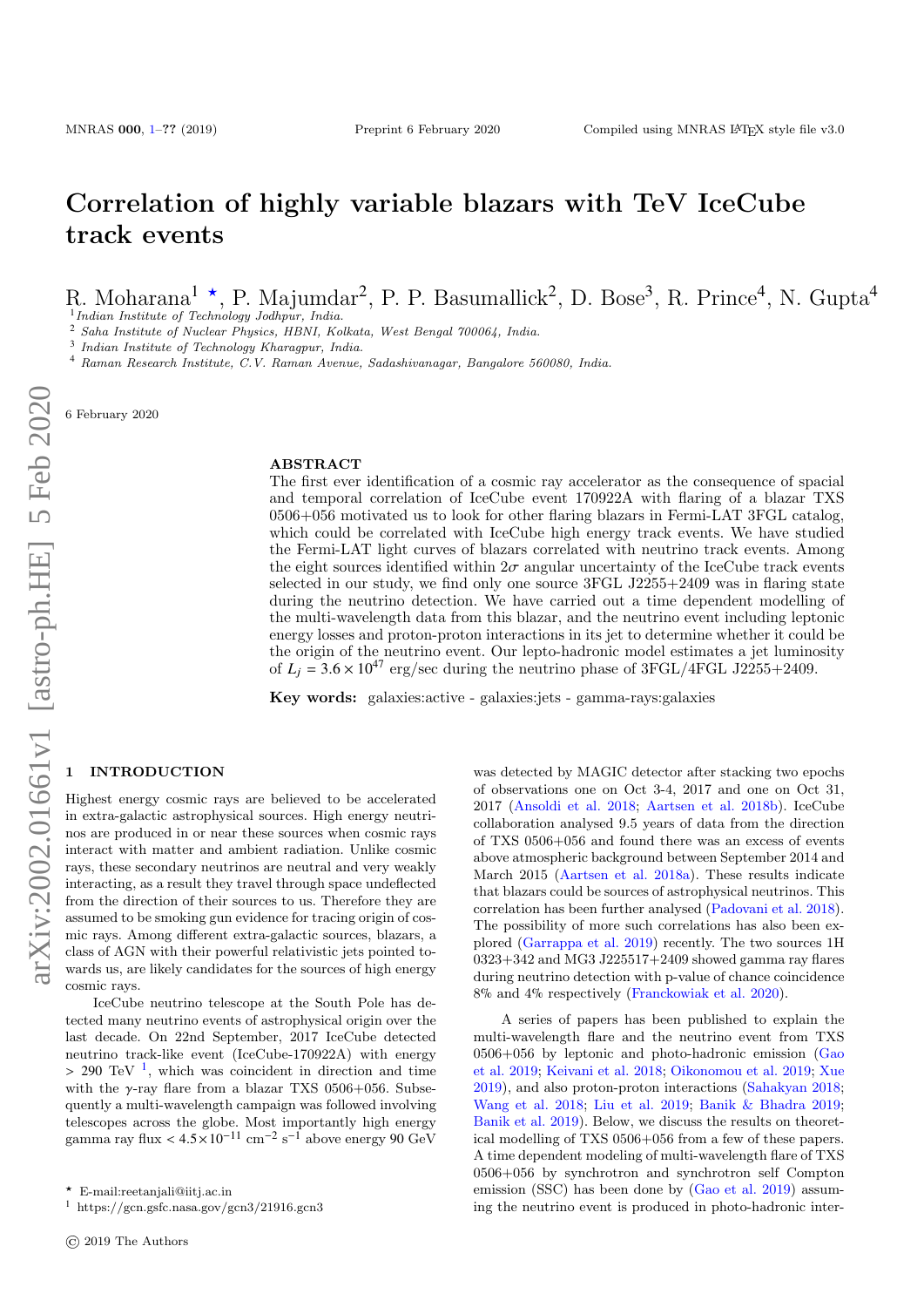actions. This scenario requires super-Eddington jet power to explain the neutrino event. X-ray emission constrains the photo-hadronic model of neutrino production. [\(Keivani et al.](#page-4-7) [2018\)](#page-4-7) considered synchroton and external Compton emission of relativistic electrons to explain the multi-wavelength spectrum of flare from TXS 0506+056 and radiatively subdominant hadronic emission to explain the neutrino event IceCube-170922A. In their model the ratio of luminosities in protons to electrons is large,  $L_p/L_e \sim 250$  to 500.

Proton-proton interactions inside the jet, where the number of protons is determined from balancing the charge of electrons, can also explain the neutrino event IceCube-190722A [\(Banik & Bhadra](#page-4-13) [2019\)](#page-4-13). Motivated with this, we look for further candidate variable blazar sources with the publicly available high energy IceCube neutrino track events. Our angular correlation study resulted correlation of eight flaring blazars. Out of which we found blazar 3FGLJ2255+2409 has an additional correlation of flaring state in gamma-rays with the IceCube neutrino event. We model the multi-wavelength spectra of 3FGLJ2255+2409 with time dependent leptonic model and proton-proton interactions in the emission region inside the jet to estimate the energy budget required to explain the emission.

## 2 ICECUBE TRACK EVENTS & FERMI-LAT VARIABLE SOURCES

IceCube has been detecting neutrinos of astrophysical origin since 2010. Most of these are shower-like events, which has on the average 15◦ angular uncertainties. Therefore it is very difficult to identify the sources of these neutrino events. The track events, on the other hand, are generated by muon type neutrinos  $(\nu_{\mu})$  in charged current (CC) interaction, having on an average of 1<sup>°</sup> uncertainty in angular position. Hence for the analysis presented in this paper, we select all the track-like high energy events detected by IceCube from publicly available data .

Discovery of cosmic neutrino events by the World's largest neutrino telescope the IceCube Neutrino Observatory, are the first astrophysical neutrinos ever detected (see [Aartsen et al.](#page-4-15) [\(2014,](#page-4-15) [2015\)](#page-4-16)). The six year high energy starting events (HESE) include 82 events that include atmospheric muon background  $(25 \pm 7.3)$  and atmospheric neutrino background  $(15.6^{+11.4}_{-3.9})$ . Due to lesser angular uncer-<br>tainty we have chosen the neutrino track events for our anal tainty we have chosen the neutrino track events for our analysis. Out of the HESE 82 events 22 events are track events

More HESE and EHE events have been reported in recent past for real time analysis  $^2$  $^2$ , we have included the tracks of these events for our analysis, till November 2017. Apart from these events we have included the six year up going muon track events that have been reported by IceCube above deposited energy 200 TeV [\(Aartsen et al.](#page-4-17) [\(2016\)](#page-4-17)). Out of the 29 such events 4 events have angular uncertainty more than 4 degrees, hence we have excluded these 4 events.

We have considered all the AGN (Active Galactic Nuclei) from 3FGL catalog [\(Acero et al.](#page-4-18) [2015\)](#page-4-18) having variability index more than 100 as possible sources of the IceCube

Name Associated Var. Ang. MJD source index dist. J1848+3216 B2 1846+32A 273.125 0.12◦ 56859 J1040+0617 GB6 J1040+0617 124.921 0.27◦ 57000 J2255+2409 MG3 J225517+2409 103.265 1.21◦ 55355 J0823-2230 PKS 0823-223 121.623 1.56◦ 55387 J1310+3222 OP 313 556.442 1.00◦ 56062 J0509+0541 TXS 0506+056 285.297 0.59◦ 58018 J2254+1608 3C 454.3 60733.9 0.93◦ 57305 J0112+3207 4C +31.03 955.465 0.94◦ 57614

<span id="page-1-1"></span>Table 1. List of blazars correlated with the IceCube track events within angular uncertainty of  $2\sigma$ .

neutrino events. A source is identified as variable with 99% CL if its variability index is more than 71.44. 445 out of 1749 AGN have variability index more than 100. We looked into Fermi 3FGL catalogue and selected blazars which are located within  $2\sigma$  angular distance from these IceCube events.

We find 8 sources correlate within the  $2\sigma$  angular uncertainty of the list of IceCube track events chosen. The statistical significance of this correlation is calculated using [Moharana & Razzaque](#page-4-19) [\(2016\)](#page-4-19). We found a pre-p-value <sup>0</sup>.088. The correlated AGN are listed in table [1.](#page-1-1)

#### 3 DATA ANALYSIS

## 3.1 Fermi-LAT data analysis

The Fermi-LAT is a  $\gamma$ -ray telescope in space sensitive to photon energies greater than 50 MeV with a field of view of about 2.4 sr [\(Atwood et al.](#page-4-20) [2009\)](#page-4-20). The primary observation mode of Fermi-LAT is survey mode in which the LAT (Large Area Telescope) scans the entire sky every 3 hr. We analysed data for selected sources using Fermi Science Tools software package. In this analysis, we have considered photons of energy between 100 MeV and 500 GeV.

In our analysis of the  $\gamma$ − ray data from 4FGL J2255. we have used the version ScienceTools-11-04-00 of the software package, Fermi ScienceTools that is dedicated for the analysis of the LAT-data. Here, we use the recently released, fully reprocessed Pass8 dataset that provides an improved event reconstruction, a wider energy range, a better measurement of the (reconstructed) energies and a significantly increased effective area, especially in the low energy range. As the region of interest (ROI), we have chosen a region covering 10◦ radius centred on the source by the use of the "gtselect" option of the Science Tools. By using the same tool, we also apply a cut of 500 GeV on the reconstructed energy of the photon events. The albedo contamination is avoided by rejecting the events with their zenith angles satisfying  $\theta < 90^\circ$ , and also by selecting the good time inter-<br>yels (CTIs) by using the "gruphime" filter as suggested in vals (GTIs) by using the "gtmktime" filter as suggested in the ScienceTools. Next,we analyse the dataset by using the "unbinned likelihood technique", as implemented in the ScienceTools. In this analysis, we have used the photon events P8R3 SOURCE V2 of the event class 128 and the photon to  $(e^+, e^-)$  pair conversion type 3, in which the pair conversion is supposed to take place both at the FRONT and the BACK tracker-layers of the LAT, so that the overall LAT

<span id="page-1-0"></span> $2 \text{ https://gen.gsfc.nasa.gov/amon\_hese_events.html},$ https://gcn.gsfc.nasa.gov/amon ehe events.html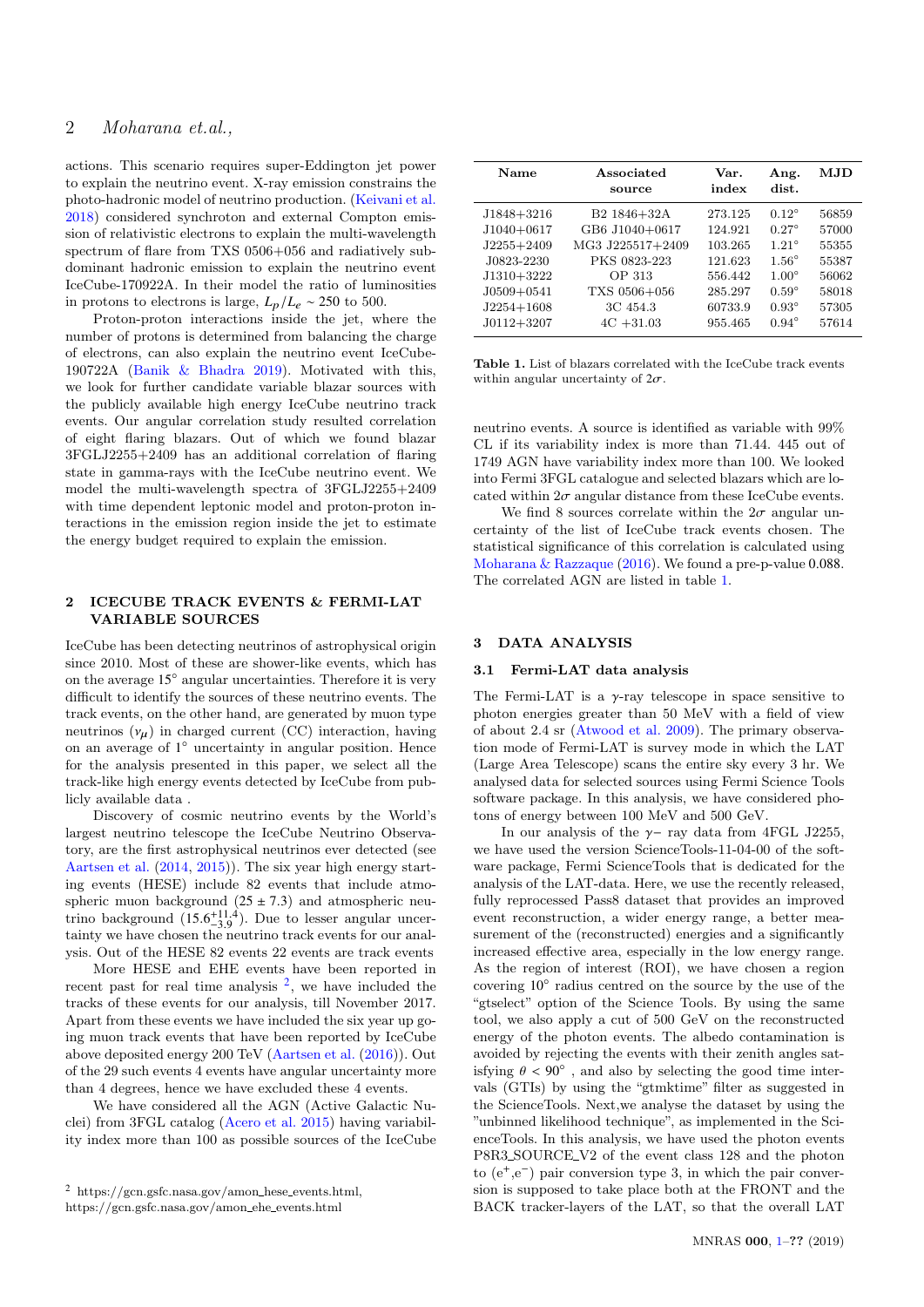

<span id="page-2-1"></span>Figure 1. The weekly light curve  $(ph/cm^2/s)$  for  $4FGL$ J2255+2409 from 100 MeV to 500 GeV and red line shows the date of IceCube neutrino event.

instrument has a good point spread function(PSF) at low energy, simultaneously presenting a large effective area at high energy. While selecting the photon events as above, we adopt an "instrument response function (IRF)" suggested in version P8R2 SOURCE V6 (check this) of the appropriate manual of the ScienceTools. The variability of the source was investigated by producing lightcurves with different time bins (daily, weekly and monthly) where upper limits to the flux were computed for cases where  $TS < 4$ . In addition we performed the spectral analysis of the source in the energy range 100 MeV to 500 GeV and computed the spectral parameters of the source. In this case also, upper limits to the flux were obtained for each spectral bin where the TS was  $< 4.$ 

We analysed all the  $7$  correlated sources  $3$  to look the light curve for two months within the IceCube neutrino track event and found no variability around the event except for 3FGL/4FGL J2255+2409 as shown in figure [1.](#page-2-1)

4FGLJ2255+2409 (associated source MG3 J225517+2409) is within the  $2\sigma$  angular resolution of muon track event having most probable energy 339 TeV leading to most probable  $\nu$ -event energy 442 TeV. This event was observed during IC79 configuration with signal probability 0.86 [4](#page-2-2) [\(Aartsen et al.](#page-4-17) [2016\)](#page-4-17).

There has been observational data of MG3 J225517+2409 at radio frequency 1.4 GHz from NRAO VLA Sky Survey in 1998 [\(Condon et al.](#page-4-21) [1998\)](#page-4-21) and the X-ray data taken by ROSAT [\(Massaro et al.](#page-4-22) [2009\)](#page-4-22). For the spectral energy distribution analysis we collected Fermi-LAT  $\gamma$ -ray data for three phases, a) pre ν-phase from November 2009 to April 2010 for six months b)  $\nu$ -phase, May to July 2010, two months and c) post ν-phase, August 2010 to January 2011, another six months.

| Obs         | Exp. Time | Exp. Time | MJD.    |
|-------------|-----------|-----------|---------|
| ΙD          | (XRT)     | (UVOT)    |         |
| 00041537001 | $1.1$ ks  | $1.0$ ks  | 55463.9 |
| 55463.9     | $0.5$ ks  | $0.5$ ks  | 55490.6 |

Table 2. Swift-XRT/UVOT analysis for 3FGLJ2255+2409.

## 3.2 Swift-XRT/UVOT Analysis

We analysed Swift-XRT/UVOT data for the source 3FGL J2255+2409 during the period overlapping with IceCube event. Details on the observations are presented in Table 2.

For this we retained cleaned event files using the task "xrtpipeline" version 0.13.2. Latest calibration files (CALDB version 20160609) and standard screening criteria were used for re-processing the raw data. Circular regions of radius 20 arcsec centered at the source and slightly away from the source were chosen for the source and the background respectively. Source was very faint in X-ray thus not visible. Therefore we could not obtain spectra for this source. Ultraviolet/Optical Telescope used all six filters: U, V, B, W1, M2, and W2 to observe this source. The source image was extracted from a region of 5 arcsec centered at the source. The background region was chosen with a radius of 10 arcsec away from the source. The "uvot source" task has been used to extract the source magnitudes and fluxes. Magnitudes are corrected for galactic extinction [\(Schlafly & Finkbeiner](#page-4-23) [2011\)](#page-4-23) and converted into flux using the zero-points [\(Breeveld](#page-4-24) [et al.](#page-4-24) [2011\)](#page-4-24) and conversion factors [\(Larionov et al.](#page-4-25) [2016\)](#page-4-25).

The spectral point of the neutrino event is calculated using the exposure given in [\(Aartsen et al.](#page-4-17) [2016\)](#page-4-17). The event was detected during the partial configuration IC79 corresponding neutrino energy 442 TeV at RA =  $344.93^{+3.39}_{-2.90}$ , Dec –  $23.58^{+0.91}$  with  $90\%$  C I  $= 23.58_{-1.18}^{+0.91}$  with 90% C.L.

## 3.3 Lepto-Hadronic Modelling of SEDs

The emission region is assumed to be a spherical blob of radius *R* moving with Doppler factor  $\delta$  along the axis of the jet of the source. The injected spectrum of relativistic electrons at energy  $E'_{e}$  in the jet frame/comoving frame is,  $\frac{dN_e}{dE_e'} \propto E_e'^{-\alpha}$ . The synchrotron and synchrotron self Compton (SSC) photon spectra from these electrons are calcu-lated using the publicly available GAMERA code<sup>[5](#page-2-3)</sup>. This code solves the time depended transport equation and gives the radiation spectrum [\(Atoyan & Aharonian](#page-4-26) [1997\)](#page-4-26). Similarly, for the injected protons the spectrum at energy  $E'_p$  is,  $\frac{dN_p}{dE'_p} \propto E'_p^{-\alpha}$ , which is used in GAMERA code to calculate the resulting secondaries (electrons, positrons and photons) produced in *pp* interactions, where the targets protons are the cold protons in the jet. We have calculated the secondary high energy photon, electron and positron spectrum from *pp* interactions following [Kelner et al.](#page-4-27) [\(2006\)](#page-4-27). The average neutrino flux is 2/3 of the gamma-ray flux produced in *pp* interactions. We have taken the cold to hot proton density ratio

<span id="page-2-0"></span> $3\,$  we have excluded the TXS0506+056 source from further analysis, as a lot of work has already been done on the source.

<span id="page-2-2"></span> $^4\,$ https://icecube.wisc.edu/icecube/static/science/HE\_NuMu\_datatable.pdf

<span id="page-2-3"></span><sup>5</sup> http://libgamera.github.io/GAMERA/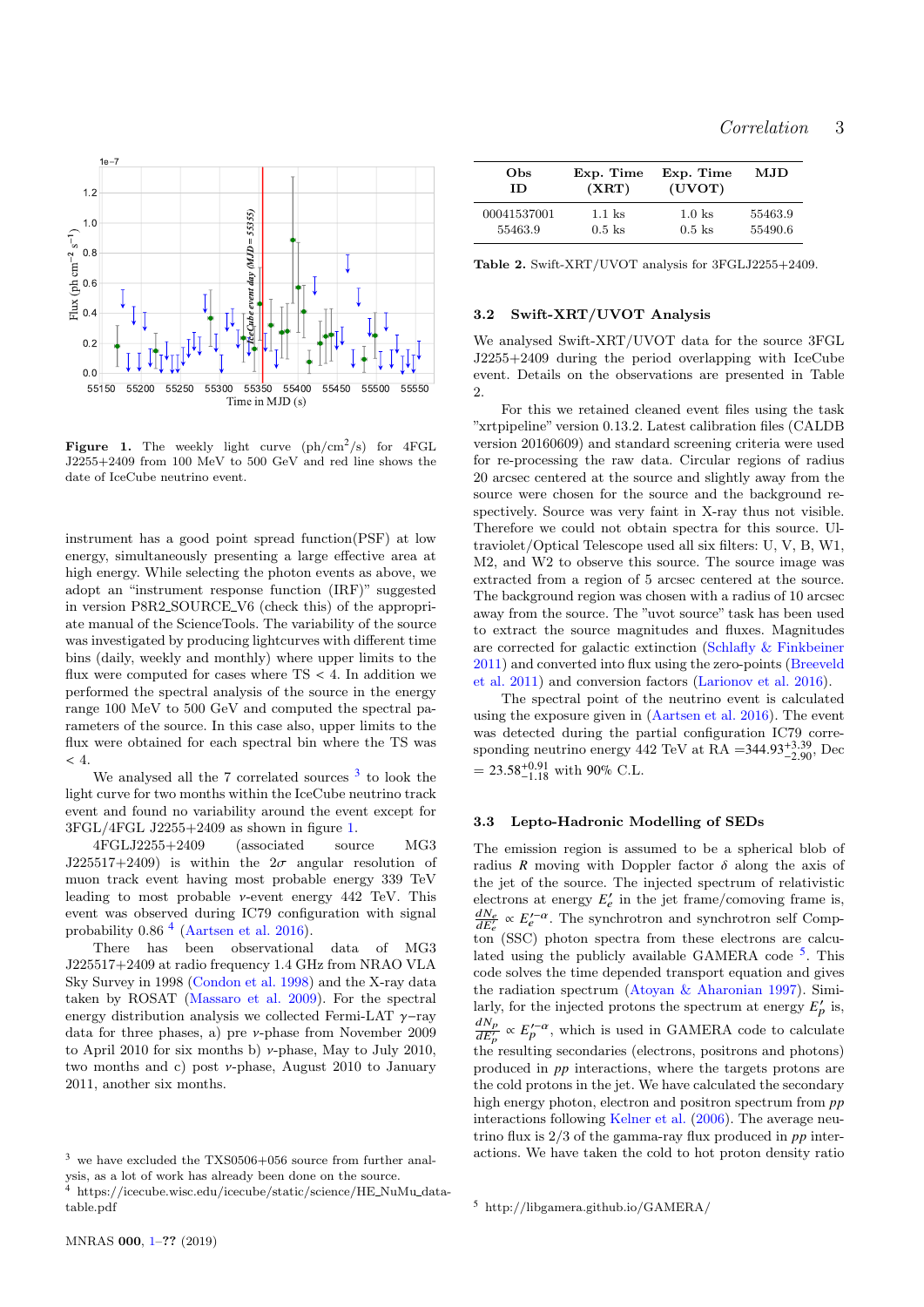## 4 Moharana et.al.,



Figure 2. SED modelling of the ν-phase, between time period MJD55317 to MJD55407 of 3FGLJ2255+2409. The synchrotron and SSC modeling of the injected electron is shown with dotted line (black). The dashed (red) line shows the neutrino flux from pp interaction, while dot-dashed (blue) line represented the cascade photons from pp interaction. The solid line (black) shows the total flux including the EBL correction.

as  $\epsilon_p$  = 900. The resulting high energy photons are attenuated due to pair production. We have calculated the opacity of the high energy photons and the resulting secondary electron, positron emissivity following the formalism discussed in [Banik & Bhadra](#page-4-13) [\(2019\)](#page-4-13); [Aharonian et al.](#page-4-28) [\(1983\)](#page-4-28). Using the spectrum of secondary electrons and positrons as the injection spectrum, we have calculated the cascade of photons using GAMERA. We have also included the photons generated by the radiative losses of the electrons and positrons produced from decay of charged pions. As this blazar has a tentative redshift of 1.37, we have corrected the gamma ray flux for attenuation by EBL following the model by Franceschini-Rodighiero-Vaccari (FRV) [\(Franceschini et al.](#page-4-29)  $(2008)^6$  $(2008)^6$  $(2008)^6$  $(2008)^6$ .

## 4 DISCUSSION

We studied the angular correlation of variable AGN sources from 3FGL catalogue with the IceCube TeV-PeV track events. The result showed 8 candidate sources within  $2\sigma$ angular uncertainties, including TXS 0506+056. Out of the 7 candidate sources, we found a spatial as well temporal correlation of a flare from 3FGL J2255+2409 with a 340 TeV muon track event in IceCube 79 string configuration.

We have modeled 3FGL J2255+2409 for all the three phases, pre  $\nu$ -phase, post  $\nu$ -phase with time dependent leptonic model and the ν-phase with time dependent leptonic as well time independent hardronic model using proton-proton (PP) interaction.

The jet luminosity for the pre and post  $\nu$ -phase are  $L_j$  =  $8.03 \times 10^{44}$  and  $8.4 \times 10^{44}$  with a blob radius  $R' = 3.2 \times 10^{17}$ .<br>The total jet luminosity during v-phase  $I = 3.6 \times 10^{47}$ The total jet luminosity during *v*-phase  $L_j = 3.6 \times 10^{47}$ 



**Figure 3.** SED modelling of the pre  $\nu$ -phase, within time period MJD55136 to MJD54951 with solid line (yellow) and the post ν-phase, within time period MJD55409 to MJD55592 with dotdashed line (green) of 3FGLJ2255+2409.

| Parameters                       | pre $\nu$ -phase      | $\nu$ -phase         | post $\nu$ -phase     |
|----------------------------------|-----------------------|----------------------|-----------------------|
| $\gamma_{e,min}$                 | 6.5                   |                      |                       |
| $\gamma_{e,max}$                 | $7.2 \times 10^{4}$   |                      |                       |
| B[G]                             | 0.04                  | 0.18                 | 0.04                  |
| $\alpha_{\rho}$                  | 1.85                  | 1.78                 | 1.85                  |
| Radius[cm]                       | $3.2 \times 10^{17}$  | $5 \times 10^{16}$   | $2.5 \times 10^{17}$  |
| δ                                | 21                    | 26.5                 | 21                    |
| $L_e$ [erg/sec]                  | $1.12 \times 10^{42}$ | $9 \times 10^{41}$   | $1.12 \times 10^{42}$ |
| <b>Hadrons</b>                   |                       |                      |                       |
| $\gamma_{p,min}$                 | 10                    |                      |                       |
| $\gamma_{p,max}$                 | 1000                  |                      |                       |
| $\alpha_p$                       |                       | 1.78                 |                       |
| $L_p^{hot}$ [erg/sec]            |                       | $7.9 \times 10^{43}$ |                       |
| $n_H^{cold}$ [cm <sup>-3</sup> ] |                       | 1466.28              |                       |
| $N_{v,tot}$                      |                       | 1.012                |                       |
| $L_i$ [erg/sec]                  | $8.03 \times 10^{44}$ | $3.6 \times 10^{47}$ | $8.4 \times 10^{44}$  |

Table 3. SED modeling parameters

erg/sec for our lepto-hadronic model is comparable to the Eddington luminosity of 3FGLJ2255+2409  $L_{Edd} = 1.2 \times 10^{47}$ erg/sec for a black hole mass of  $10^9$  M<sub>o</sub>. We found the neutrino event number as 1.012 for the IC79 configuration from our lepto-hadronic model in the ν-phase. Our analysis shows that it does not require super-Eddington luminosity or complicated geometry to explain 3FGLJ2255+2409/MG3 J225517+2409 as the origin of the neutrino event of energy 442 TeV. To the best of our knowledge this is the first attempt to model 3FG/4FGL J2255+2409 as a source of astrophysical neutrinos.

<span id="page-3-0"></span><sup>6</sup> http://www.astro.unipd.it/background/